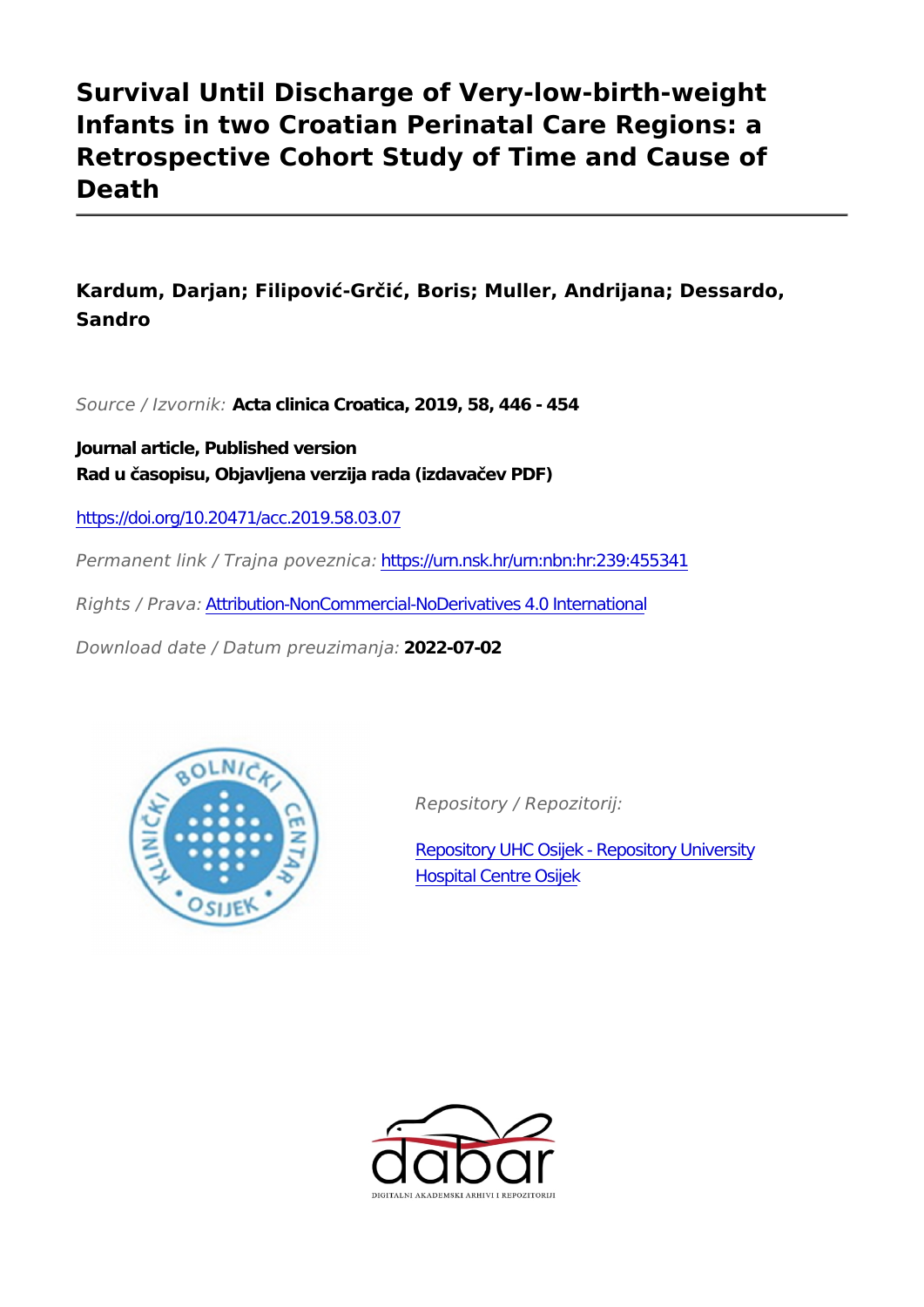## SURVIVAL UNTIL DISCHARGE OF VERY-LOW-BIRTH-WEIGHT INFANTS IN TWO CROATIAN PERINATAL CARE REGIONS: A RETROSPECTIVE COHORT STUDY OF TIME AND CAUSE OF DEATH

Darjan Kardum<sup>1,2</sup>, Boris Filipović-Grčić<sup>3,4</sup>, Andrijana Müller<sup>2,5</sup> and Sandro Dessardo<sup>6,7</sup>

1 Neonatal Intensive Care Unit, Department of Pediatrics, Osijek University Hospital Centre, Osijek, Croatia; 2 School of Medicine, Josip Juraj Strossmayer University, Osijek, Croatia;<br>3Neonatal Intensive Care Unit Department of Pediatrics. Zagreb University Hospital Centr Neonatal Intensive Care Unit, Department of Pediatrics, Zagreb University Hospital Centre, Zagreb, Croatia;<br>4School of Medicine. University of Zagreb. Zagreb. Croatia: School of Medicine, University of Zagreb, Zagreb, Croatia;"<br>Department of Gynecology and Obstetrics. Osijek University Hospital Centr<sup>5</sup> Department of Gynecology and Obstetrics, Osijek University Hospital Centre, Osijek, Croatia;<br><sup>6</sup>Neonatal and Pediatric Intensive Care Unit Department of Pediatrics Neonatal and Pediatric Intensive Care Unit, Department of Pediatrics, Rijeka University Hospital Centre, Rijeka, Croatia; 7 School of Medicine, University of Rijeka, Rijeka, Croatia

SUMMARY – We investigated mortality, causes, timing and risk factors for death until hospital discharge in very-low-birth-weight (VLBW) infants born in two Croatian perinatal care regions. This retrospective study included 252 live born VLBW infants. The mortality rate until hospital discharge was 30.5% (77/252). VLBW infants who died had by 4 weeks lower gestational age (GA) than surviving infants (median GA, 25 *vs*. 29 weeks), lower birth weight (BW) (mean BW, 756.4 *vs*. 1126.4 g), lower 5-minute Apgar score (median 5 *vs*. 8) and were more often resuscitated at birth (41.6 *vs*. 19.4%; p<0.001 all). Infants who survived were more often small-for-gestational age (SGA) (28.0 *vs*. 15.6%; p=0.04) and more often received continuous-positive-airway-pressure (CPAP) in delivery room (13.1 *vs*. 2.6%; p=0.01). Multivariate logistic regression revealed that parameters influencing death until hospital discharge were 5-minute Apgar score (OR 0.780, 95% CI 0.648-0.939) and higher Clinical Risk Index for Babies (CRIB) score (OR 1.677, 95% CI 1.456-1.931). ROC analysis showed that CRIB score (AUC 0.927, sensitivity 92.2, specificity 81.1; p<0.001) was the strongest predictor of death until hospital discharge. In infants who died within 12 hours, death was most commonly attributed to immaturity and in those surviving >12 hours to necrotizing enterocolitis.

Key words: *Infant, very low birth weight; Cause of death; Hospital mortality; Croatia*

## **Introduction**

Understanding the causes and timing of death in very-low-birth-weight (VLBW) neonates is important for planning of perinatal care and parental counseling. Neonatal mortality accounts for a major proportion of deaths in children under 5 years<sup>1</sup>. The leading cause of death among infants is prematurity and morbidities related to premature birth<sup>2</sup>. Advances in the field of neonatology, i.e. introduction of surfactant therapy<sup>3</sup> and antenatal corticosteroid administration<sup>4</sup> have led to a significant reduction of mortality, especially in developed countries<sup>5-7</sup>. Outcomes improve significantly with advancing gestational age, so Bajwa

Correspondence to: *Darjan Kardum, MD*, Neonatal Intensive Care Unit, Department of Pediatrics, Osijek University Hospital Centre, Josipa Huttlera 4, HR-31000 Osijek, Croatia Received April 19, 2018, accepted July 24, 2018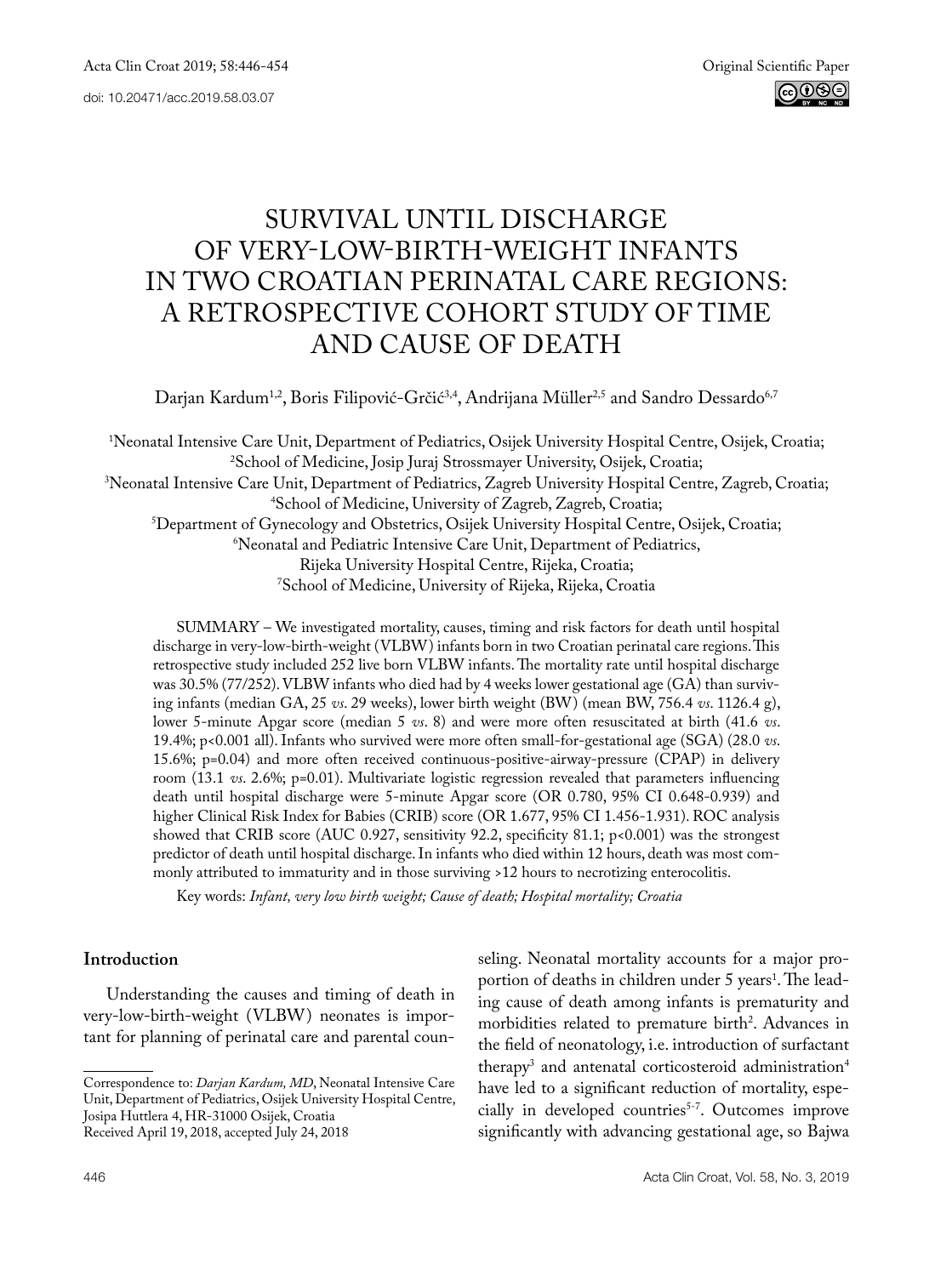*et al*. found that between 23 and 26 weeks of gestational age (GA), the overall decrease in mortality was 23% for each additional week of GA, yielding a 3% daily decrease in mortality<sup>8</sup>.

There is an ongoing debate on decision making regarding infants born at the threshold of viability<sup>9</sup>. Gestational weeks 22 to 23 seem to be the limit of viability (GA at which a prematurely born fetus/infant has a 50% chance of long-term survival outside the mother's womb)10. Various countries have developed different approaches to treatment strategies in the periviable period<sup>11</sup>. In Croatia, there are no recommendations regarding initiation of intensive care in the periviable infants. Therefore, having reliable data on the causes and timing of death in VLBW infants is of paramount importance for appropriate parental counseling and further planning of perinatal care.

## **Patients and Methods**

All live born infants in two Croatian perinatal care regions were considered eligible for inclusion in the study if they met the following four criteria: born between January 1, 2014 and December 31, 2016, GA at birth ≥22 0/7 weeks, birth weight <1500 g, and born in delivery wards in the regions (2 level III neonatal units, 2 level II neonatal units and 5 level I neonatal wards). The eligibility criteria were met by 256 infants. Of these, four infants were foreign residents and were transferred to their country of origin, thus data on their outcomes were unknown. Consequently, the cohort included in our analysis consisted of 252 infants. Enrolled infants were followed up actively from birth to hospital discharge.

Survival until discharge was defined as discharge home or to a palliative care facility. GA was determined based on obstetric examination with ultrasonography during the first trimester, taking into account the last menstrual period, and postnatal examination of the neonate. Small for gestational age (SGA) was defined as birth weight of more than 2 SD below the mean based on neonatal anthropometric charts<sup>12</sup>. Antenatal steroid use was defined as administration of dexamethasone to accelerate fetal maturity with at least 1 dose (incomplete) or at least 4 doses (complete). Chorioamnionitis was defined based on histologic findings; where histology was not performed (only in-

fants born in level I and II neonatal care units), the diagnosis was based on the previously described criteria13. Maternal hypertension and late-onset sepsis were defined based on previous studies<sup>14</sup>. Delivery room resuscitation was defined as any endotracheal intubation and/or chest compression and/or fluid boluses and/or any epinephrine administration in the delivery room. The Critical Risk Index for Babies (CRIB) score was calculated according to the author's instructions<sup>15</sup>.

The primary cause of death was defined as a single underlying disease that initiated the chain of events leading to the final cause of death. The cause of death had to be specific to the underlying disease and preceding all other causes. For example, if the infant had necrotizing enterocolitis (NEC) and died due to lateonset sepsis, death was attributed to NEC. As an exception, kidney failure was defined as a specific cause of death because we observed that a significant number of infants survived the initial cause of acute kidney injury (i.e. late-onset sepsis) but later died from kidney failure. The causes of death were as follows: immaturity, respiratory distress syndrome (RDS), kidney failure, infection, congenital malformations, central nervous system (CNS) injury, bronchopulmonary dysplasia (BPD), and NEC. The causes of death were defined as in previous studies<sup>16</sup>. Death due to kidney failure was defined as death following an episode of kidney failure according to the nRIFLE (loss or end-stage) criteria17. The causes of death that could not be classified as one of the aforementioned causes were classified as 'other'.

Data were processed by use of descriptive statistics methods. The Mann-Whitney *U* test was used to compare median between the two groups, while Fisher exact test was used to analyze differences between proportions. Logistic regression was used to analyze the independent factors associated with negative outcome. The receiver operating curve (ROC) was used to determine the optimal threshold, area under the curve (AUC), specificity and sensitivity of the tested parameters. Median survival was calculated using Kaplan-Meier analysis. The level of statistical significance was set at 0.05. Statistical analysis was performed using SPSS 17.0 (SPSS Inc., Chicago, IL, USA) and Med-Calc Statistical Software version 18.2.1 (MedCalc Software bvba, Ostend, Belgium; http://www.medcalc.org. 2018).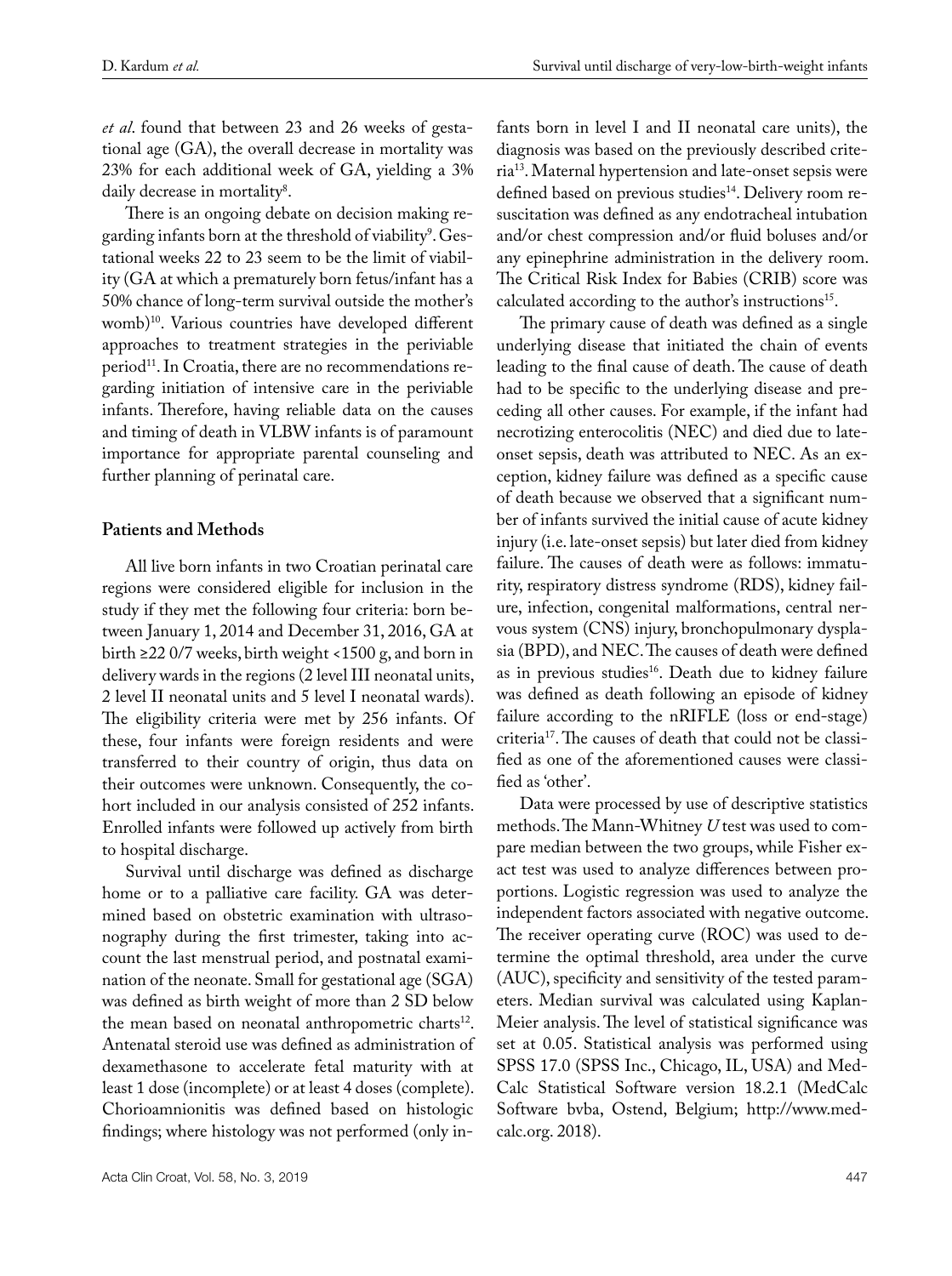|                                                          | Survival        |               |                 |                  |  |  |  |
|----------------------------------------------------------|-----------------|---------------|-----------------|------------------|--|--|--|
|                                                          | Yes $(n=175)$   | $No(n=77)$    | Total $(n=252)$ | p-value          |  |  |  |
| Birth weight (g), mean (SD)                              | 1126.49 (241.8) | 756.4(243.1)  | 1013.9 (294.8)  | $0.001*$         |  |  |  |
| Gestation (weeks), median (IQR)                          | $29(27-31)$     | $25(23-26)$   | $28(25-30)$     | $0.001*$         |  |  |  |
| 5-min Apgar sore, median (IQR)                           | $8(6-10)$       | $5(3-7)$      | $7(5-9)$        | $< 0.001*$       |  |  |  |
| CRIB score, median (IQR)                                 | $1(1-2)$        | $9(6.5-13.5)$ | $2(1-7)$        | $0.001*$         |  |  |  |
| Male sex, $n$ $(\%)$                                     | 81 (46.3)       | 46(59.7)      | 127(50.4)       | $0.05^+$         |  |  |  |
| Prenatal corticosteroids, n (%)                          | 95(54.3)        | 41(53.3)      | 136(54)         | $0.98^{\dagger}$ |  |  |  |
| Complete course                                          | 21(12)          | 9(11.7)       | 30(11.9)        |                  |  |  |  |
| Incomplete course                                        | 74(42.3)        | 32(41.6)      | 106(42.1)       |                  |  |  |  |
| Singleton/multiple, $n/n$ (% of multiple birth), $n$ (%) | 130/45(25.7)    | 61/16(20.8)   | 191/61 (24.2)   | $0.43^+$         |  |  |  |
| Chorioamnionitis, n (%)                                  | 78 (44.6)       | 42(54.6)      | 120(47.6)       | $0.13^{+}$       |  |  |  |
| $SGA, n$ $%$                                             | 49 (28)         | 12(15.6)      | 61(24.2)        | $0.04\dagger$    |  |  |  |
| Delivery room resuscitation, n (%)                       | 34(19.4)        | 32(41.6)      | 66(26.2)        | $0.001$ †        |  |  |  |
| Delivery room CPAP, n (%)                                | 23(13.1)        | 2(2.6)        | 25(9.9)         | $0.01\dagger$    |  |  |  |
| Outborn, n (%)                                           | 16(9.1)         | 12(15.6)      | 28(11.1)        | $0.19^{+}$       |  |  |  |

*Table 1. Demographic and clinical data of the study cohort of very-low-birth-weight neonates (N=252)*

\*Mann Whitney U test; †Fisher exact test; IQR = interquartile range; CRIB = Critical Risk Index for Babies; SGA = small for gestational age; CPAP = continuous positive airway pressure; figures in bold = statistically significant

| Parameter                     | β        | Standard error | Wald  | p      | OR $(Exp \beta)$ | 95% CI          |
|-------------------------------|----------|----------------|-------|--------|------------------|-----------------|
| Birth weight                  | $-0.006$ | 0.001          | 55.5  | 0.001  | 0.994            | 0.993-0.996     |
| Gestational age               | $-0.668$ | 0.088          | 57.7  | <0.001 | 0.513            | $0.431 - 0.609$ |
| Singleton/multiple            | $-0.277$ | 0.329          | 0.71  | 0.40   | 0.758            | $0.397 - 1.446$ |
| Female/male                   | 0.544    | 0.277          | 3.84  | 0.05   | 1.722            | $0.999 - 2.97$  |
| 5-min Apgar score             | $-0.513$ | 0.073          | 49.59 | 0.001  | 0.598            | $0.518 - 0.690$ |
| Prenatal corticosteroids, any | $-0.042$ | 0.274          | 0.02  | 0.87   | 0.959            | $0.560 - 1.642$ |
| Chorioamnionitis              | 0.400    | 0.274          | 2.12  | 0.15   | 1.49             | $0.871 - 2.557$ |
| Outborn                       | 0.606    | 0.409          | 2.19  | 0.14   | 1.83             | $0.822 - 4.092$ |
| SGA                           | $-0.745$ | 0.356          | 4.368 | 0.04   | 0.475            | $0.236 - 0.954$ |
| CRIB score                    | 0.521    | 0.063          | 67.68 | 0.001  | 1.68             | 1.487-1.906     |
| Delivery room resuscitation   | 1.081    | 0.299          | 12.99 | 0.001  | 2.95             | 1.638-5.309     |
| Delivery room CPAP            | $-1.736$ | 0.751          | 5.35  | 0.02   | 0.18             | $0.041 - 0.767$ |

*Table 2. Univariate logistic regression analysis of risk factors for death until hospital discharge*

SGA = small for gestational age; CRIB = Critical Risk Index for Babies; CPAP = continuous positive airway pressure; OR = odds ratio; CI = confidence interval; figures in bold = statistically significant

*Table 3. Multivariate logistic regression analysis of risk factors significantly influencing death until hospital discharge*

| Parameter            |          | ⊦Standard error | Wald  |       | $OR$ (Exp $\beta$ ) | 95% CI          |
|----------------------|----------|-----------------|-------|-------|---------------------|-----------------|
| 5-minute Apgar score | $-0.248$ | 0.094           | 6.925 | 0.009 | 0.780               | $0.648 - 0.939$ |
| CRIB score           | 0.517    | 0.072           | 51.39 | 0.001 | 1.677               | 1.456-1.931     |
| Constant             | $-0.599$ | 0.723           | 4.88  | 0.03  |                     |                 |

CRIB = Critical Risk Index for Babies; OR = odds ratio; CI = confidence interval; figures in bold = statistically significant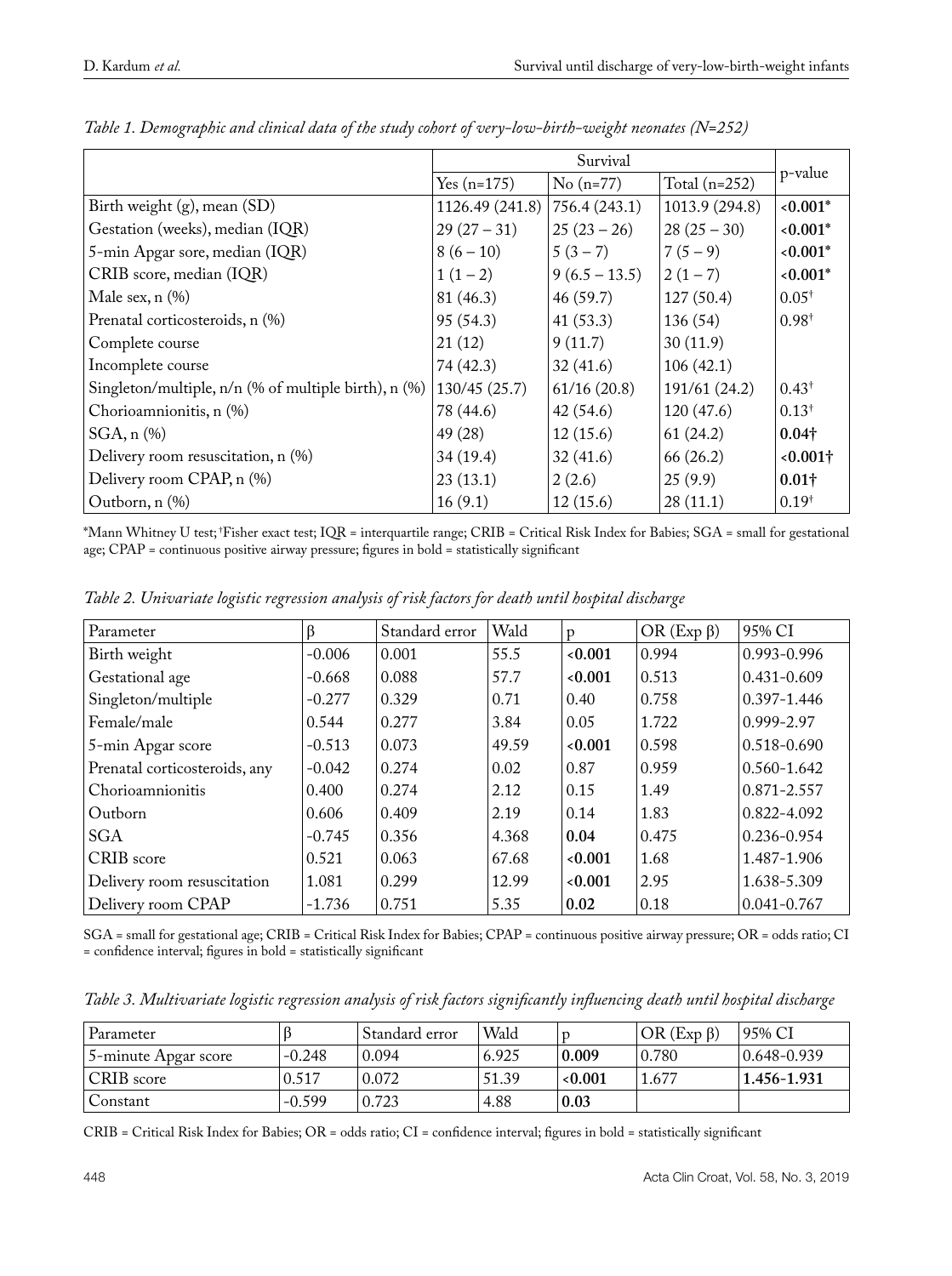

*Fig. 1. Kaplan-Meier curve of survival in relation to gestational age in the cohort of very-low-birth-weight neonates (N=252).*

#### **Results**

#### *Parameters influencing death until hospital discharge*

A total of 252 VLBW infants were included. An active approach was instituted in all but three infants (two due to immaturity and one due to congenital anomaly, i.e. anencephaly). Mortality until hospital discharge was 30.5% (77/252). Demographic and clinical data on the study cohort are shown in Table 1. VLBW infants who died had 4 weeks lower GA than surviving infants (median GA at birth 25 *vs*. 29 weeks), lower birth weight (mean 756.4 *vs*. 1126.4 g), lower Apgar score in the fifth minute of life (median 5 *vs*. 8) and were more frequently resuscitated at birth (41.6% *vs*. 19.4%; p<0.001). The infants who survived were more often SGA (28.0% *vs*. 15.6%; p=0.04) and more often received continuous-positive-airway-pressure (CPAP) in the delivery room (13.1% *vs*. 2.6%; p=0.01). Male sex, prenatal corticosteroid use, singleton or multiple pregnancy, chorioamnionitis and not being born at a neonatal unit level III did not vary between the groups. Results of the univariate logistic regression analysis (Table 2) revealed the impact of multiple factors on the probability of death until hospital discharge. Lower

birth weight, lower GA, low 5-minute Apgar score, higher CRIB score and the need for delivery room resuscitation were the risk factors for death until hospital discharge. The only two factors that reduced the risk of death until hospital discharge were if the infant was SGA (OR 0.475, 95% CI 0.236-0.954) and received CPAP in the delivery room (OR 0.18, 95% CI 0.041- 0.767). For the multivariate logistic regression analysis, a simplified model using backward stepwise regression was developed (Table 3). The parameters influencing death until hospital discharge were 5-minute Apgar score (OR 0.780, 95% CI 0.648-0.939) and CRIB score (OR 1.677, 95% CI 1.456-1.931). The strongest predictor was CRIB score, which gave a unique statistical contribution to the model. The ROC curve method was utilized to assess the value of the parameters for which multivariate analysis showed significant contribution to the model. In our data, the strongest association was found for CRIB score (AUC 0.927, sensitivity 92.2, specificity 81.1; p<0.001).

#### *Death until hospital discharge and gestational age*

Survival until hospital discharge depending on infant GA was as follows: GA 22-23 weeks 0% (0/20);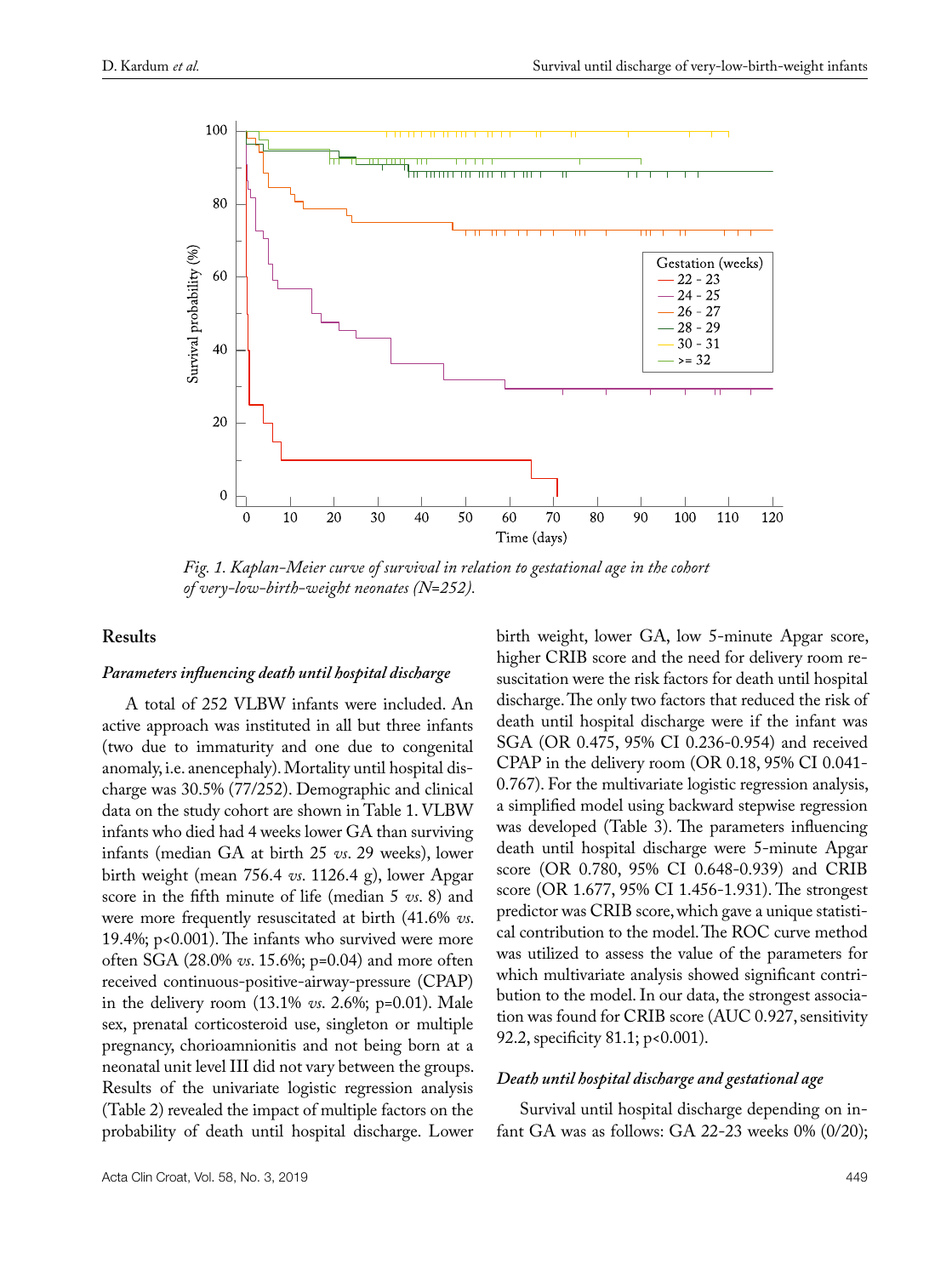

*Fig. 2. Kaplan-Meier curve of survival in relation to birth weight in the cohort of very-low-birth-weight neonates (N=252).*

GA 24-25 weeks 27.3% (12/44); GA 26-27 weeks 71.2% (37/52); GA 28-29 weeks 87.3% (49/56); GA 30-31 weeks 100% (0/40); and GA >32 weeks 92.5% (37/40) (Fig. 1). The limit of viability in our cohort of VLBW infants was 26 weeks of gestation (GA 25 weeks survival rate 30.4% *vs*. GA 26 weeks survival rate 65.0%).

#### *Death until hospital discharge and birth weight*

Survival until hospital discharge depending on birth weight of infants was as follows: <499 g: 0% (0/20), 500-749 g: 28.8% (14/52), 750-999 g: 69.8% (52/59), 1000-1250 g: 88.1% (64/68) and 1250-1499 g: 94.1% (64/68) (Fig. 2).

#### *Cause of death in relation to postnatal age*

Death in infants who died within 12 hours after birth was most commonly attributed to immaturity (Table 4). In infants surviving longer than 12 hours, death was most commonly attributed to NEC; this condition was considered to underlie 17.3% of deaths in the first 14 days and 19.8% of deaths in the first 28 days of life. Also, at 15 to 60 postnatal days, NEC was the most common cause of death. After 60 days, infection became the predominant cause of death (Fig. 3).

#### *Cause of death in relation to gestational age*

In infants born at 22 or 23 weeks of gestation, immaturity was the most common cause of death (Table 5). Deaths among infants born at 24 to 27 weeks of gestation were similarly attributed to NEC (14.2%), infection (12.9%), immaturity (12.9%) and kidney failure (11.6%).

#### **Discussion**

#### *Mortality until hospital discharge*

This was the first study to investigate timing and cause of death until hospital discharge in VLBW infants in Croatia. The overall mortality until hospital discharge was 30.5%, similar to the mortality reported in European transition countries. A study analyzing data on 1,460 singleton live births with VLBW (≤1500 g) during the 2000-2010 period in Latvia showed a mortality rate of 25.5% in the neonatal period<sup>18</sup>. Mortality in our cohort was significantly higher than those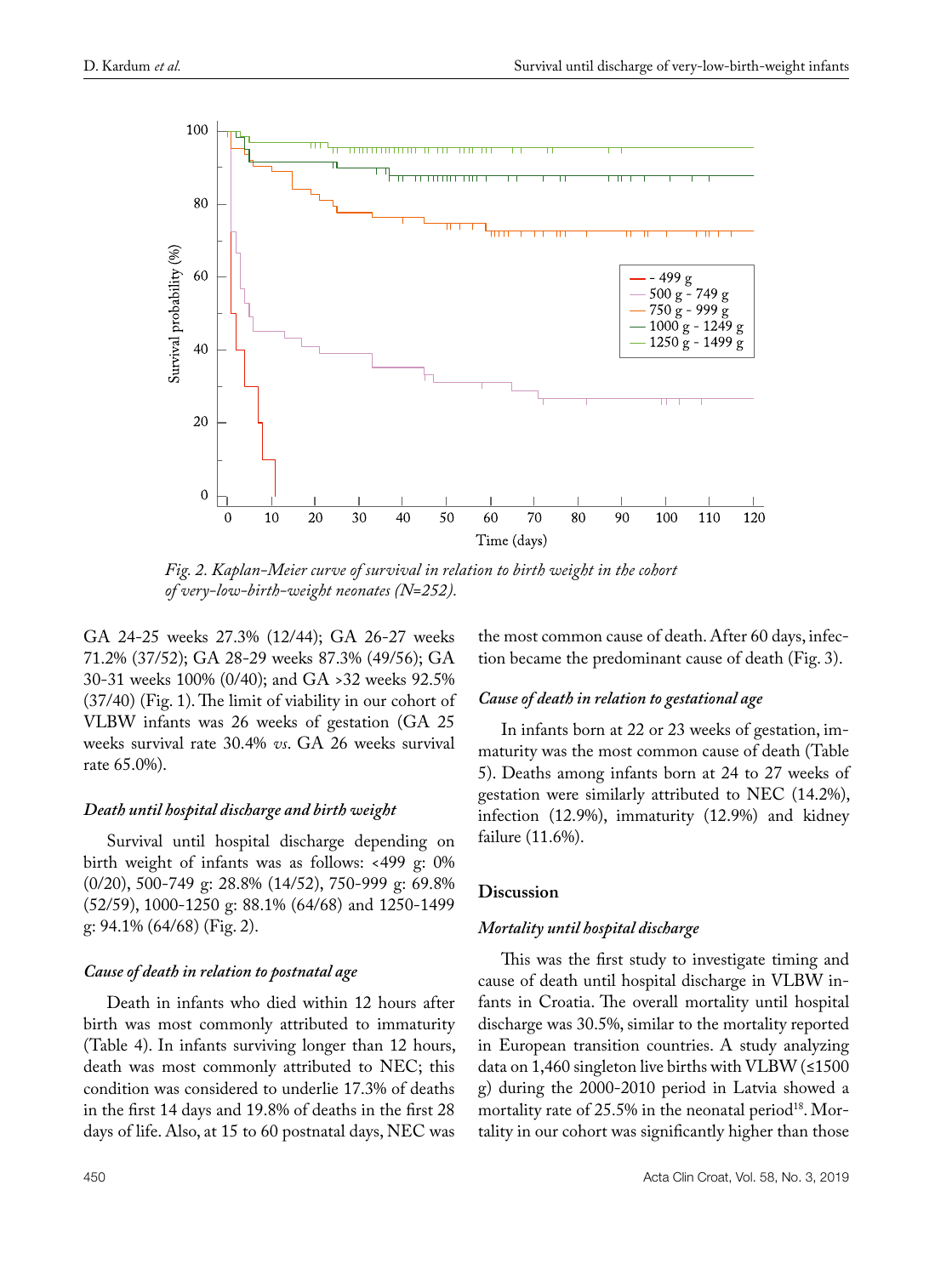|                               | Number (%) |           |          |          |              |           |          |          |
|-------------------------------|------------|-----------|----------|----------|--------------|-----------|----------|----------|
| Time of death                 | $\leq 12$  | 13 hours- | 4-7 days | $8 - 14$ | $15 - 28$    | $29 - 60$ | 61-90    | >90 days |
|                               | hours      | -3 days   |          | days     | days         | days      | days     |          |
| Total, n (%)                  | 22(29)     | 11(14)    | 16(21)   | 4(5)     | 11(14)       | 8(10)     | 2(3)     | 3(4)     |
| Cause of death:               |            |           |          |          |              |           |          |          |
| Bronchopulmonary dysplasia    | $\Omega$   | $\Omega$  | $\Omega$ | $\Omega$ | $\theta$     | $\theta$  | $\Omega$ | 1(1.3)   |
| CNS injury                    | 0          | $\Omega$  | 3(18.8)  | $\Omega$ | 0            | 0         | $\Omega$ | $\Omega$ |
| Congenital anomalies          | 2(9.1)     | $\Omega$  | $\Omega$ | 0        | 1(9.1)       | $\Omega$  | $\Omega$ | $\Omega$ |
| Immaturity                    | 16(72.7)   | 6(54.5)   | 2(12.5)  | $\Omega$ | $\theta$     | $\theta$  | $\Omega$ | $\Omega$ |
| Infection                     | 2(9.1)     | $\Omega$  | 3(18.8)  | $\Omega$ | 1(9.1)       | 3(37.5)   | 1(50)    | 2(66.7)  |
| Kidney failure                | $\Omega$   | $\Omega$  | 2(12.5)  | 2(50)    | 5(45.5)      | $\vert$ 0 | 1(50)    | $\Omega$ |
| <b>NEC</b>                    | 0          | $\theta$  | 3(18.8)  | 1(25)    | 4(36.4)      | 5(62.5)   | $\Omega$ | 0        |
| Other                         | $\Omega$   | 1(9.1)    | 1(6.3)   | $\Omega$ | $\theta$     | $\Omega$  | $\Omega$ | 0        |
| Respiratory distress syndrome | 2(9.1)     | 4(36.4)   | 2(12.5)  | 1(25)    | $\mathbf{0}$ | $\Omega$  | $\Omega$ | 0        |
| Total, $n$ $(\%)$             | 22 (100)   | 11(100)   | 16(100)  | 4(100)   | 11(100)      | 8(100)    | 2(100)   | 3(100)   |

*Table 4. Timing and causes of death until hospital discharge in very-low-birth-weight neonates*

CNS = central nervous system; NEC = necrotizing enterocolitis



*Fig. 3. Proportionate mortality for major causes of death in very-low-birth-weight neonates according to postnatal age.*

CNS = central nervous system; NEC = necrotizing enterocolitis

reported in well-developed countries. In a German cohort of VLBW infants in 2008-2012, the overall mortality was 10.9%19. In the US, the overall mortality of VLBW infants (N=102493) during the 1997-2004 period was 22.53%<sup>20</sup>, and in Korea the mortality of VLBW infants from January 2013 to June 2014 was

15.2%21. The mortality rate in our cohort corresponded to the mortality rate of 32.4% reported in South Korea in 199622.

In our cohort, there were no survivors born at 22 and 23 weeks of gestation, and mortality until hospital discharge in infants born ≤24 weeks of gestation was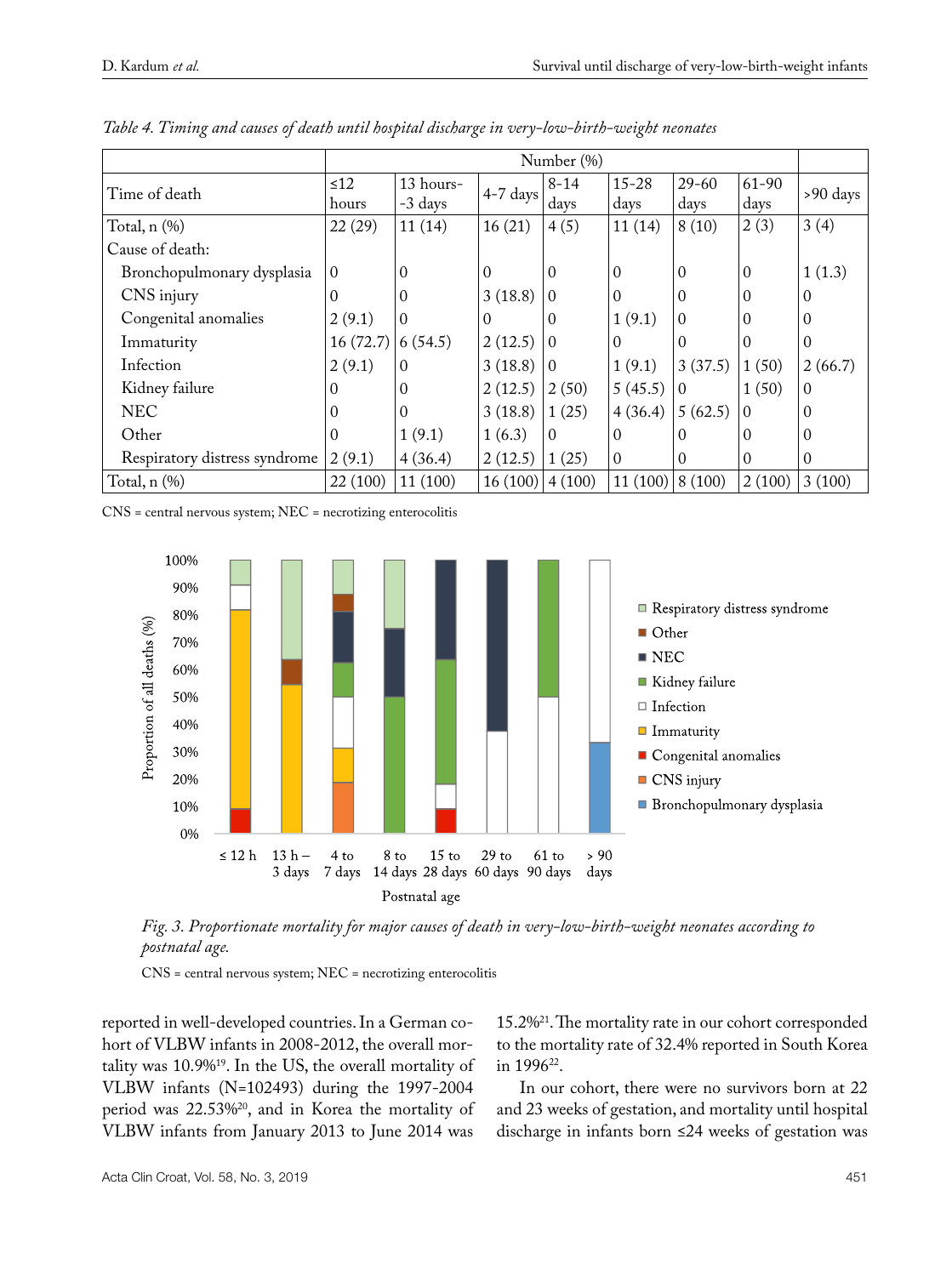| Number (%) of infants according to gestational age |           |           |           |                |           |           |          |  |
|----------------------------------------------------|-----------|-----------|-----------|----------------|-----------|-----------|----------|--|
| Gestational age (weeks)                            | $22 - 23$ | $24 - 25$ | $26 - 27$ | $28 - 29$      | $30 - 31$ | $\geq$ 32 | Total    |  |
| n (% of total deaths)                              | 20(26)    | 32(41,6)  | 15(19,5)  | 7(9,1)         | 0         | 3(3,9)    | 77 (100) |  |
| Cause of death:                                    |           |           |           |                |           |           |          |  |
| Bronchopulmonary dysplasia                         | $\Omega$  | $\Omega$  | 1(6.7)    | $\Omega$       | $\Omega$  | $\Omega$  | 1(1.3)   |  |
| CNS injury                                         | 1(5)      | $\Omega$  | 2(13.3)   | $\overline{0}$ | 0         | $\Omega$  | 3(3.9)   |  |
| Congenital anomalies                               | 0         | 1(3.1)    | 1(6.7)    | 1(14.3)        | $\Omega$  | $\Omega$  | 3(3.9)   |  |
| Immaturity                                         | 14(70)    | 7(21.9)   | 1(6.7)    | 1(14.3)        | $\Omega$  | 1(33.3)   | 24(31.2) |  |
| Infection                                          | 2(10)     | 4(12.5)   | 4(12.5)   | 2(28.6)        | $\Omega$  | $\Omega$  | 12(15.6) |  |
| Kidney failure                                     | 1(5)      | 5(15.6)   | 2(13.3)   | 1(14.3)        | $\Omega$  | 1(33.3)   | 10(13)   |  |
| <b>NEC</b>                                         | 2(10)     | 8(25)     | 1(6.7)    | 2(28.6)        | 0         | $\Omega$  | 13(16.9) |  |
| Other                                              | 0         | $\Omega$  | 2(13.3)   | $\Omega$       | $\Omega$  | $\Omega$  | 2(2.6)   |  |
| Respiratory distress syndrome                      | $\Omega$  | 7(21.9)   | 1(6.7)    | $\Omega$       | $\Omega$  | 1(33.3)   | 9(11.7)  |  |
| Total                                              | 20(100)   | 32(100)   | 15(100)   | 7(100)         | $\Omega$  | 3(100)    | 77 (100) |  |

*Table 5. Cause of death according to gestational age*

CNS = central nervous system; NEC = necrotizing enterocolitis

87.8%. In European countries, mortality rates until 30 days of life in infants born ≤24 weeks of gestation vary from 83.3% in The Netherlands to 43.8% in Sweden<sup>24</sup>.

Our data showed that significant improvements could be done in perinatal and neonatal care, especially in extremely-low-gestational-age newborns. Factors contributing to significant reduction of mortality in VLBW neonates in Korea were attributed to Korean socio-economic environment, public demand, numerous study visits and lectures in Korea by distinguished foreign neonatologists, return of native Korean neonatologists trained at famous foreign institutions, and establishment of Korean medical societies (e.g., Korean Society of Perinatology and Korean Society of Neonatology)24. Also, several therapeutic advances, i.e. high-frequency ventilation, inhaled nitric oxide, new modes of mechanical ventilation, nasal CPAP, delivery room management strategies and others have lowered mortality rates<sup>25</sup>.

Several observations can be made when comparing our cohort to a historical cohort of VLBW neonates (500-1499 g) born in 1998-1999, investigated by Filipović-Grčić26. In the historical cohort, comfort care was administered to 9.37% (63/672) of infants. This is in contrast to only 1.1% (3/252) of infants having received comfort care in our cohort. This may reflect changing attitudes of the Croatian neonatologists, especially concerning Croatian implementation of the WHO standards for reporting infants born at

≥22 weeks of gestation in their vital statistics since 200127.

Overall mortality until hospital discharge in the historical group was 47.5% (319/663) and was significantly higher as compared with our cohort (30.5%; 77/252). In our cohort of VLBW infants, the limit of viability (GA at which a prematurely born infant has a 50% chance of long-term survival outside the womb) $10$ was 26 weeks of gestation as compared to 29-31 weeks (mortality 36.1%) in the historical cohort.

The potential factors that contribute to the reduction of overall mortality are better *in utero* transport to level III neonatal units. In the historical cohort, 38.6% (260/672) were born and primarily cared for in level I and II neonatal units, compared to only 11.2% (28/252) infants born and initially treated at level I and II neonatal units in our cohort. This conclusion is supported by Boland *et al*. 28, who found that mortality rates remained higher for outborn live births at 22-27 weeks of gestation compared with inborn peers. Conclusions on other factors contributing to better outcomes could not be drawn due to the lack of respective data.

## *Cause of death in relation to postnatal age*

Death attributed to immaturity was prevalent in the first three days of life. This is consistent with findings reported from several studies<sup>29</sup>. Also, the finding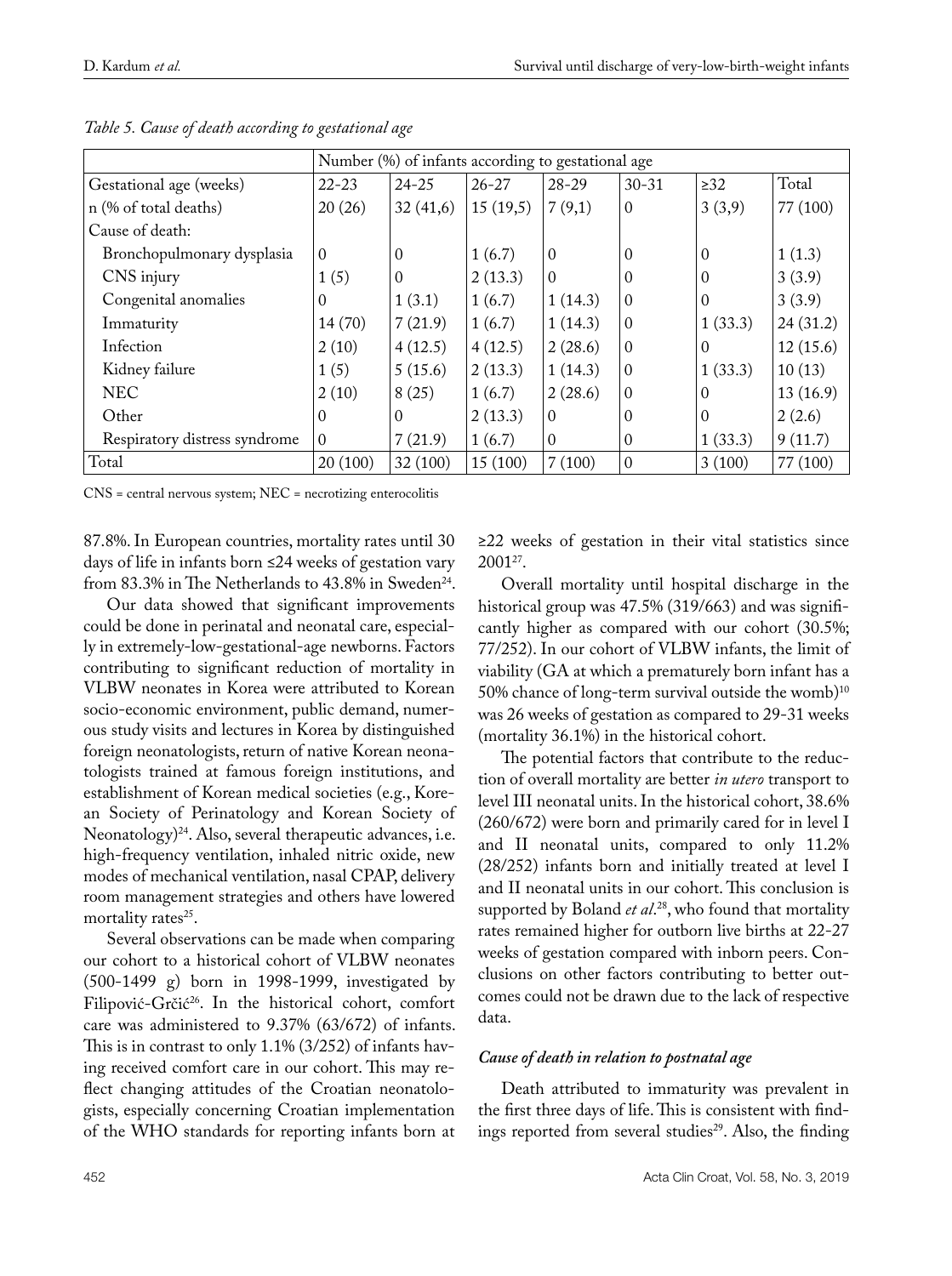of NEC as the prevalent cause of mortality after 7 days of life is consistent with previously published multicenter studies16. To further reduce NEC rates in our population, appropriate strategies should be implemented (reducing ventilation days, prevention of lateonset sepsis, avoiding H2 blockers, initiation of early enteral feeds, initiation of breastfeeding, implementation of standardized feeding guidelines, etc.)<sup>28</sup>.

Kidney failure was the fourth most common cause of death in our cohort following infections, and was responsible for 12.9% (10/77) of all deaths. This indicates that special care needs to be taken to maintain hemodynamic support in infants at risk of kidney failure.

There were several limitations to our study. Determining a single cause of death in VLBW neonates is challenging because multiple factors play role in outcomes. Also, subjectivity in identifying the cause of death must be taken into consideration. There may have been misclassifications, especially in attributing the causes of death to kidney failure *versus* immaturity or infection. Finally, our cohort may not have been representative for other perinatal care regions in Croatia and this may limit translation of our findings to the entire Croatian population of VLBW neonates.

In conclusion, mortality of VLBW infants was found to be higher as compared to countries with advanced perinatal care and was similar to other transitional countries; however, significant improvements in survival until discharge had been achieved when comparing our cohort to the cohort of VLBW infants investigated by Filipović-Grčić<sup>26</sup> in the 1998-1999 period. Most VLBW infants died in the first 12 hours of life. Immaturity was the leading cause of death in the first 7 days of life, and after the first week, NEC was the predominant cause of death.

#### **References**

- 1. Liu L, Johnson HL, Cousens S, Perin J, Scott S, Lawn JE, *et al*.; Child Health Epidemiology Reference Group of WHO and UNICEF. Global, regional, and national causes of child mortality: an updated systematic analysis for 2010 with time trends since 2000. Lancet. 2012 Jun 9;379(9832):2151-61. doi: 10.1016/S0140-6736(12)60560-1. Erratum in: Lancet. 2012 Oct 13;380(9850):1308.
- 2. Mathews TJ, MacDorman MF. Infant mortality statistics from the 2009 period linked birth/infant death data set. Natl Vital Stat Rep. 2013 Jan 24;61(8):1-27.
- 3. Halliday HL. History of surfactant from 1980. Biol Neonate. 2005;87(4):317-22.
- 4. Deshmukh M, Patole S. Antenatal corticosteroids for neonates born before 25 weeks – a systematic review and meta-analysis. PLoS One. 2017 May 9;12(5):e0176090. doi: 10.1371/journal. pone.0176090.
- 5. Blencowe H, Cousens S, Oestergaard MZ, Chou D, Moller AB, Narwal R, *et al*. National, regional, and worldwide estimates of preterm birth rates in the year 2010 with time trends since 1990 for selected countries: a systematic analysis and implications. Lancet. 2012 Jun 9;379(9832):2162-72. doi: 10.1016/S0140-6736(12)60820-4.
- 6. Tyson JE, Parikh NA, Langer J, Green C, Higgins RD; National Institute of Child Health and Human Development Neonatal Research Network. Intensive care for extreme prematurity – moving beyond gestational age. N Engl J Med. 2008 Apr 17;358(16):1672-81. doi: 10.1056/NEJMoa073059.
- 7. Kusuda S, Fujimura M, Uchiyama A, Totsu S, Matsunami K; Neonatal Research Network, Japan. Trends in morbidity and mortality among very-low-birth-weight infants from 2003 to 2008 in Japan. Pediatr Res. 2012 Nov;72(5):531-8. doi: 10.1038/pr.2012.114.
- 8. Bajwa NM, Berner M, Worley S, Pfister RE; Swiss Neonatal Network. Population based age stratified morbidities of premature infants in Switzerland. Swiss Med Wkly. 2011 Jun 24;141:w13212. doi: 10.4414/smw.2011.13212.
- 9. Seaton SE, King S, Manktelow BN, Draper ES, Field DJ. Babies born at the threshold of viability: changes in survival and workload over 20 years. Arch Dis Child Fetal Neonatal Ed. 2013 Jan;98(1):F15-20. doi:10.1136/fetalneonatal-2011-301572.
- 10. Ogawa M, Matsuda Y, Kanda E, Konno J, Mitani M, Makino Y, *et al*. Survival rate of extremely low birth weight infants and its risk factors: case-control study in Japan. ISRN Obstet Gynecol. 2013 Nov 25;2013:873563. doi:10.1155/2013/873563.
- 11. Pignotti MS, Donzelli G. Perinatal care at the threshold of viability: an international comparison of practical guidelines for the treatment of extremely preterm births. Pediatrics. 2008 Jan;121(1):e193-8. doi: 10.1542/peds.2007-0513.
- 12. Fenton TR, Nasser R, Eliasziw M, Kim JH, Bilan D, Sauve R. Validating the weight gain of preterm infants between the reference growth curve of the fetus and the term infant. BMC Pediatr. 2013 Jun 11;13:92. doi: 10.1186/1471-2431-13-92.
- 13. Tokumasu H, Tokumasu S, Kawakami K. Impact of pre-eclampsia in extremely premature infants: population-based study. Pediatr Int. 2016 Jul;58(7):578-83. doi: 10.1111/ ped.12905.
- 14. Saadat M, Nejad SM, Habibi G, Sheikhvatan M. Maternal and neonatal outcomes in women with preeclampsia. Taiwan J Obstet Gynecol. 2007 Sep;46(3):255-9.
- 15. The CRIB (Clinical Risk Index for Babies) score: a tool for assessing initial neonatal risk and comparing performance of neonatal intensive care units. The International Neonatal Network. Lancet. 1993 Jul 24;342(8865):193-8. Erratum in: Lancet 1993 Sep 4;342(8871):626.
- 16. Patel RM, Kandefer S, Walsh MC, Bell EF, Carlo WA, Laptook AR, *et al*. Eunice Kennedy Shriver National Institute of